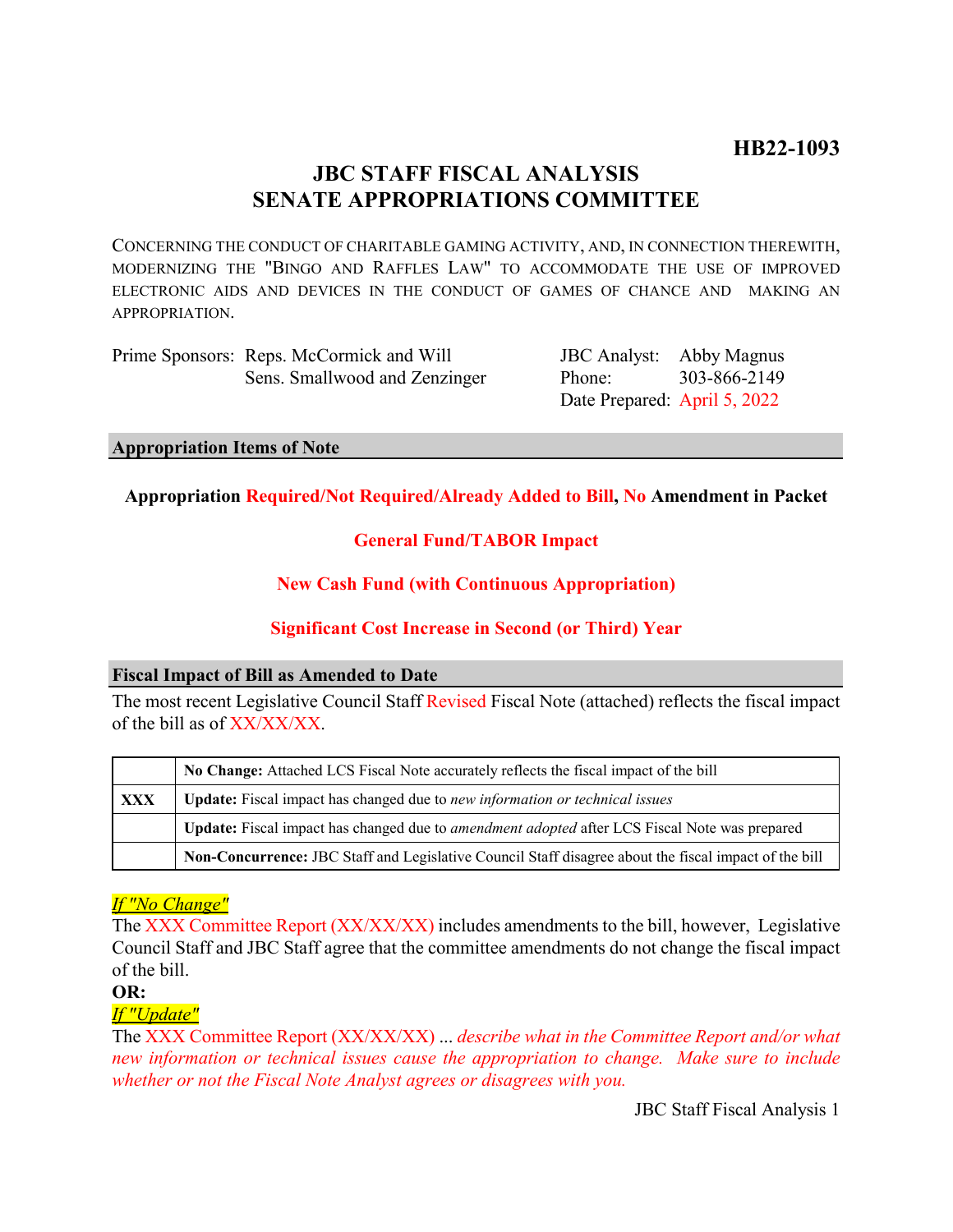# **HB22-1093 JBC Staff Analysis**

#### **OR:**

#### *If "Non-Concurrence"*

*If the Non-Concurrence box is checked explain why.* 

#### **Amendments in This Packet for Consideration by Appropriations Committee**

| Amendment          | <b>Description</b>                                               |
|--------------------|------------------------------------------------------------------|
| J.XXX              | Staff-prepared appropriation amendment                           |
| L.XXX              | Bill Sponsor amendment - does not change fiscal impact           |
| $\mid$ L.XXX/J.000 | Bill Sponsor amendment - changes fiscal impact and appropriation |

### **OR:**

### **Amendments in This Packet for Consideration by Appropriations Committee**

| <b>Amendment</b> Description |  |
|------------------------------|--|
| None.                        |  |

### **Current Appropriations Clause in Bill**

The bill requires but does not contain an appropriation clause.

**OR:**

The bill includes an appropriation clause that...

**OR:**

The bill includes an appropriation clause that *(describe its deficiency).*

**OR:**

The bill neither requires nor contains an appropriation clause for FY 20XX-YY.

# **Description of Amendments in This Packet**

**J.00X** Staff has prepared amendment **J.XXX** (attached) to add a provision appropriating a total of \$ to the Department of for FY 20XX-YY, including \$ General Fund and \$ cash/reappropriated funds from . This provision also states that the appropriation is based on the assumption that the Department will require an additional YY.Y FTE <and/or the Department will receive  $\S$  federal funds to implement the act>.

# **OR:**

**J.00X** Staff has prepared amendment **J.XXX** (attached) to change the existing clause to appropriate....

# **OR:**

**L.00X** Bill Sponsor amendment **L.XXX** (attached) ...

# **OR:**

# **L.XXX and J.YYY**

Bill Sponsor amendment **L.XXX** (attached) ...